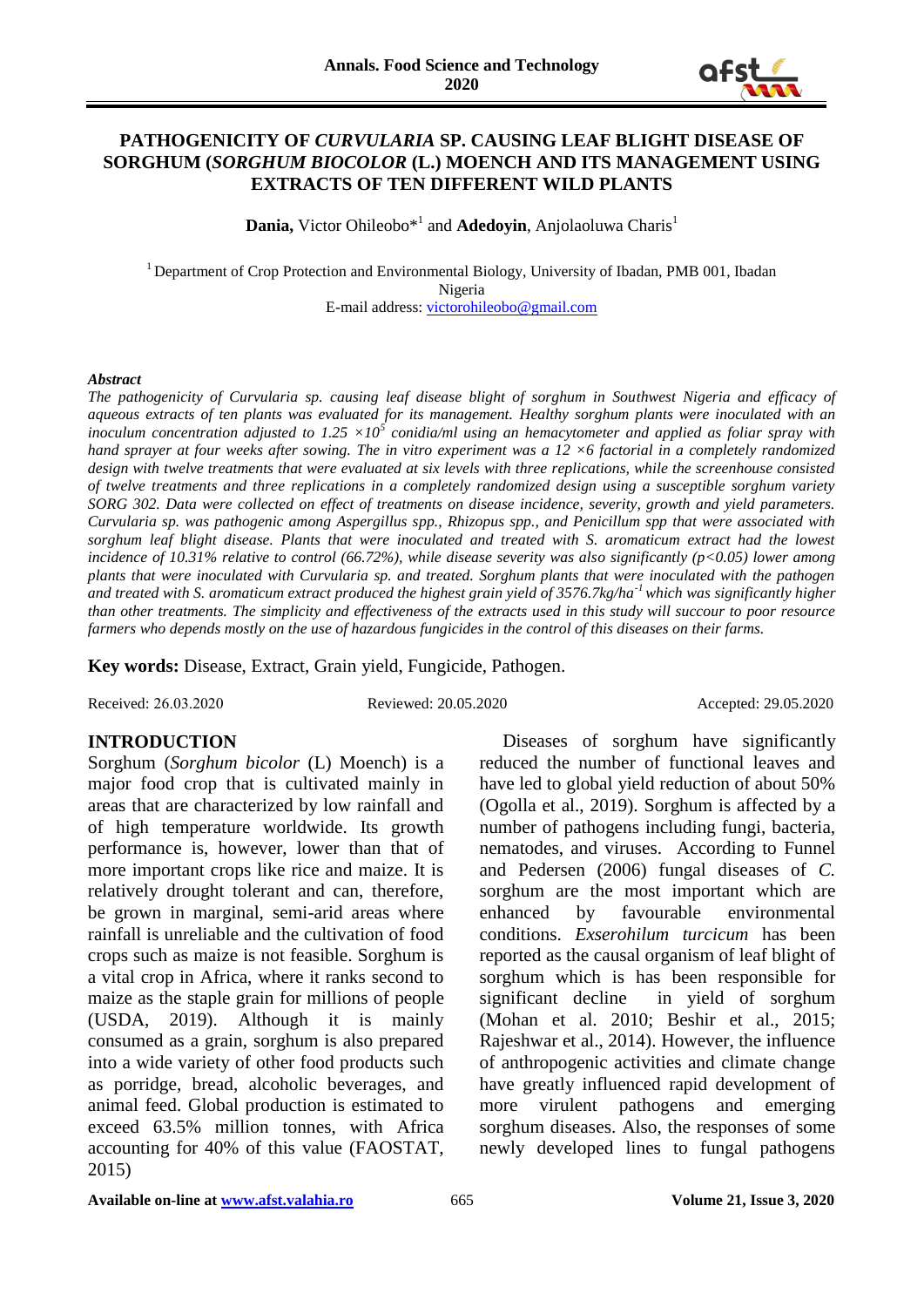

have not been encouraging (Deanna et al., 2013.

 *Curvularia lunata* (Wakker) Boedijn (teleomorph *Cochliobolus lunatus* Nelson & Haasis ) is one of the known genera that is responsible for causing grain mould in sorghum (Tarekegn et al., 2006; Sharma et al., 2010), leaf blight of pearl barley (Dai et al., 2019) and leaf spot disease in cotton (Shirsath et al., 2018).The major routes of grain infection by these fungi are likely to be via the floret and developing grain on the field (Navi et al., 2005). It is also possible that grain can be infected systemically from plants grown from infected grain or infected through roots or crowns, as has been observed in other grains (Al-Sadi and Deadman, 2010; Murillo-Williams and Munkvold, 2008).

The use of botanical pesticides in the control of plant diseases constitutes a natural process which helps to reduce the high dependence by peasant farmers on synthetic pesticides characterized by health and environmental hazards. The advocacy for organic farming has given an additional impetus to this eco-friendly method of disease management. The biodegradability and harmless nature of these crude plant extracts make their application a promising alternative to chemical control. The antifungal potential of various plant extracts have been reported (Javaid and Siddique, 2011; Jadon and Shah, 2012; Singh and Garampalli, 2012; Dania and Omidiora, 2019b). Foliar spray of plant extracts eliminates fungal spores during contact either in the air or on the leaf surface (Singh and Garampalli, 2012) and has also been reported to induce systemic resistance on treated plants (Guleria and Kumar, 2006; Latha et al., 2009) to pathogens.

 Therefore, this study evaluated the pathogenicity of *Curvularia* sp. on sorghum and the efficacy of ten different botanicals that are readily available the in natural environment for the management of leaf blight disease.

# **MATERIALS AND METHODS Source of Experimental materials**

A susceptible local sorghum variety SORG 302 with red grains was obtained from an agricultural seeds store at Ibadan, southwest, Nigeria. Botanicals that were screened in this study were selected from the locally and readily available plants, based on the following requirements: occurrence of general antimicrobial toxins according to literature or traditional knowledge, presence of preinfection defense biochemicals and easy availability in bulk throughout the year, with very little commercial value (Singh and Garampalli, 2012) (Table 1).

| Common name | Family        | Scientific name     | Plant part used |
|-------------|---------------|---------------------|-----------------|
| Neem        | Meliaceae     | Azadirachtha indica | Seed            |
| Pawpaw      | Caricaceae    | Carica papaya       | Leaf            |
| Moringa     | Moringaceae   | Moringa oleifera    | Seed            |
| Ginger      | Zingiberaceae | Zingiber officinale | Rhizome         |
| Garlic      | Alliaceae     | Allium sativum      | <b>Bulb</b>     |
| Siam weed   | Asteraceae    | Chromolaena odorata | Leaf            |
| Clove       | Myrtaceae     | Syzigium aromaticum | Seed            |
| Scent leaf  | Lamiaceae     | Ocimum gratissimum  | Leaf            |
| Bitter leaf | Asteraceae    | Vernonia amygdalina | Leaf            |
| Jatropha    | Euphorbiaceae | Jatropha curcas     | Leaf            |

**Table 1. List of botanicals used in the study**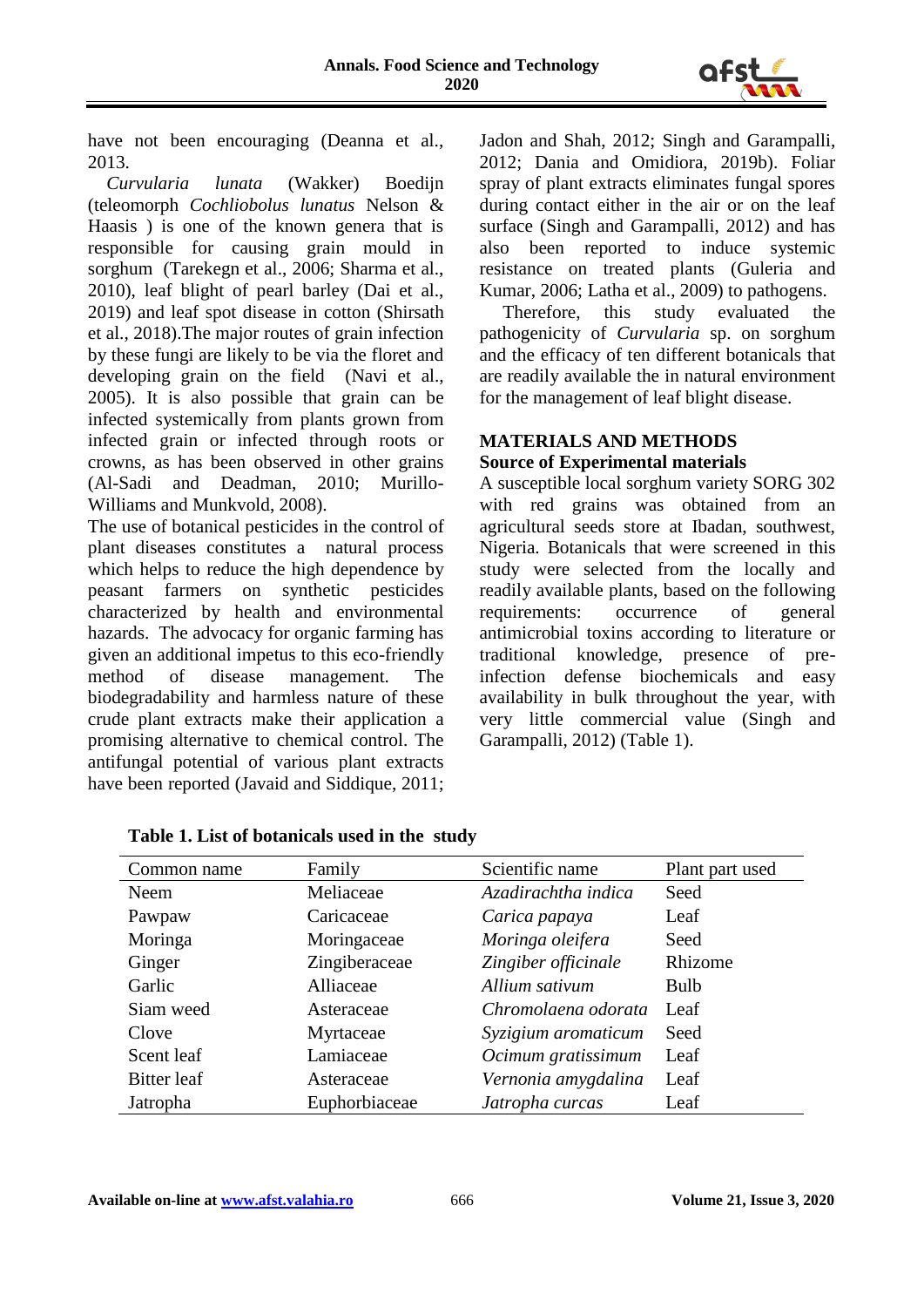

# **Pathogen isolation**

Leaf samples were collected from an infected field at Ogbomoso town (Lat 8.14°N, 4.24°E) Oyo State, Nigeria at the peak of the rains when environmental conditions were most favourable to the disease. Plants in the diagonal were visually examined from top to bottom for symptoms of leaf blight disease. Cut lesions of 3 mm $\times$  3 mm dimension were surface-sterilized in 5% sodium hypochlorite for 1 minute and rinsed in three changes of sterile distilled water. These were then inoculated on dehydrated potato dextrose. agar (PDA) growth medium using 9 cm Petri dishes and incubated at 28±2°C for four days. Growing fungal colonies were further purified to obtain pure cultures using single spore technique. The Petri dishes were incubated at 28-30C in the dark for 10 days to enhance full sporulation. Isolates with similar cultural and morphological features were maintained on PDA slants and kept at 4°C in the refrigerator until when required for use. Three isolates were randomly selected for further identification. The three randomly selected isolates were cultured on fresh PDA plates at 28°C for seven days. Morphological characteristics of the mycelium, pycnidia and conidia, including shape, colour, size, and presence or absence of septation, were observed and recorded (Dai et al. (2019) using a compound microscope 400x magnification. Identification of species was carried out using a standard monograph guide for fungi (Barnett and Hunter, 1998; Watabe, 2000) and following confirmation at the Mycological Herbarium at the International Institute of Tropical Agriculture, Ibadan, Nigeria

# **Pathogenicity of isolates**

To evaluate pathogenicity, three seeds of a susceptible sorghum variety SORG 302 were sown in experimental pots that were filled with sandy loam soil and watered to field capacity in the screenhouse. Inoculum preparation was done by maintaining a pure culture of eachfungus on potato dextrose agar (PDA) a 9-cm Petri dish that was incubated in the dark for 14 days to facilitate complete

sporulation. To obtain the conidial suspension, 10 ml of sterile distilled water was added to each Petri dish, while two drops of Tween 20 detergent were added to enhance scooping of the conidia and mycelia. The conidia were filtered through double-layer cheese cloth. The plants were inoculated with an inoculum concentration that was adjusted to  $1.25 \times 10^5$  conidia mL<sup>-1</sup> (Dai et al., 2019) at four weeks after sowing and sprayed on test plants until run-off. Plants that were sprayed with distilled served as control. The inoculated plants were incubated at 28–30°C in a screenhouse (12 h light per day, and relative humidity (RH) > 90%) until symptoms appeared at 14–21 days after inoculation. Symptomatic plants were carefully observed and lesions cultured on PDA to re-isolate the infecting fungi in order to confirm Kock's postulates.

# **Preparation of aqueous extracts and** *in vitro* **assay**

The leaves, seeds, bulbs and rhizomes were air-dried in the Pathology Laboratory at room temperature for 10 days before being pulverized into a fine powder using a Waring commercial blender, Springfield, MO blender. The pulverized samples were then packed in clearly labelled polythene bags and stored until needed. Six equal weights of 5, 10, 20, 30, 40 and 50 g of each plant powder were weighed separately, dissolved in distilled water and mixed properly. The mixture was kept overnight for the exudation of biochemical constituents. The solution was later filtered through a double layered cheese cloth. The filtered plant extracts which served as 5, 10, 20, 30, 40 and 50% stock solutions were stored at 4°C in the refrigerator and were used at full strength or diluted by the addition of distilled water, based on experimental requirements (Singh and Garampalli, 2012). The extracts were bioassayed against the test pathogen in sterilized glass Petri dishes according to Dania and Omidiora (2019b). The experiment was a  $12 \times 6$  factorial in a completely randomized with twelve treatments that were evaluated at six levels with three replications.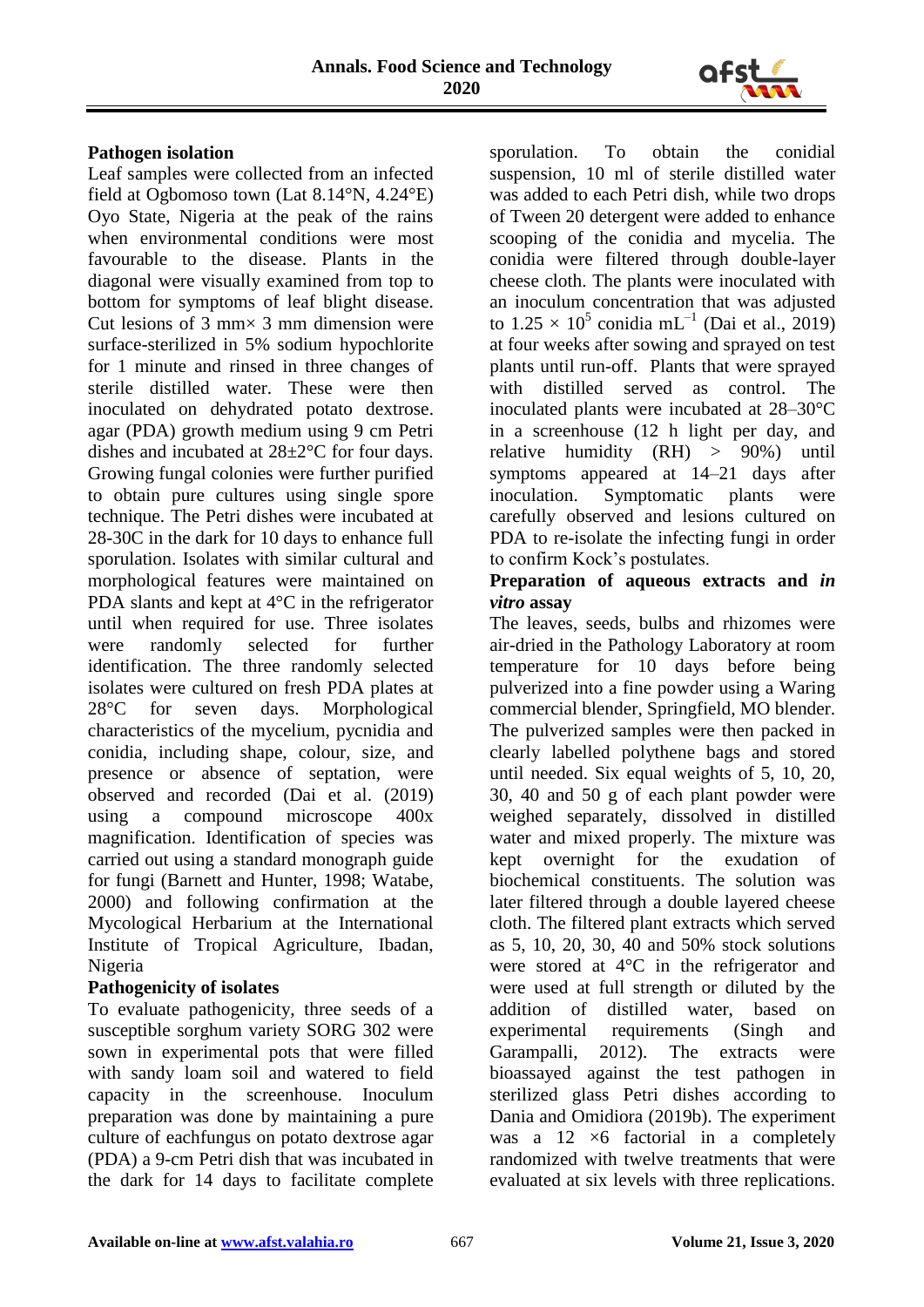

Inoculated treatments impregnated with extracts were incubated at room temperature and radial mycelial growth was measured for seven consecutive days. Mycelial inhibition was determined and expressed as a percentage. The most effective concentration of each extract was selected and used in the *in vivo* trial.

### **Screenhouse evaluation of plant extracts for the management of leaf blight disease**

At the end of the *in vitro* screening of the various extract levels, 50% plant concentration was the most effective and was therefore selected and used in the in *vivo*  experiment. The treatments included two controls: a an negative control which consisted of sterile distilled water and a second control made up of Red force fungicide (50% WP) used as foliar spray at a recommended rate of 2 g/litre). Top soil used in the experiment was obtained from an uncultivated area at the crop garden of the Department of Crop Protection and Environmental Biology, University of Ibadan. Experimental pots were filled with 10 kg each of soil sterilized at 120°C for three hours. Five seeds of a susceptible local sorghum variety SORG 302 were sowed per pot and these were thinned to two seedlings per stand at a week old. Infected leaf samples were collected from a sorghum field at the peak of the rainy season in the month of June-July when environmental conditions favour epidemiology of the disease.

Inoculum concentration was prepared and adjusted to 1.25  $\times$ 10<sup>5</sup> conidia/ml using an hemacytometer (Singh and Garampalli, 2012). The plants were inoculated with the pathogen using hand sprayer until run off at four weeks after sowing (WAS).The extracts were prepared as earlier described were applied at one week after inoculation (WAI) just before the appearance of visible symptoms with a repeated application at 6 WAI. The screenhouse was kept humid by ensuring regular watering to create conditions that encourage disease development with the daylight regime of 10–12 h at 28–30C and a relative humidity of about 70–95% (Dania and Gbadamosi, 2019c). The disease was readily identified by large cigar-shaped lesions on the leaf with reddish or purple margins and the black conidia formed by sporulation of the fungus giving the lesion an ashy gray to dark olive appearance.

The screenhouse experiment was laid out in a completely randomized design with 12 treatment combinations and three replicates. The treatments were:

T1 = *Azadirachtha indica,* T2 = *Carica papaya,* T3 = *Moringa oleifera,* T4 = *Zingiber officinale,* T5 = *Allium sativum,* T6 = *Chromolaena odorata*, T7 = *Syzygium aromaticum*, T8 = *Ocimum gratissimum*, T9 = *Vernonia amygdalina*, T10= *Jatropha curcas.* T11= *Redforse fungicide*, T12= *Control*

Disease incidence was determined as proportion of plants showing symptoms in the field. The number of plants. showing symptoms were counted and expressed as a percentage of the total number of stands per treatment (Nwanosike et al., 2015)

Disease incidence = = Number of symptomatic plants  $\frac{1}{\text{Total number of assessed plants}} \times 100$ 

Disease severity was evaluated on a rating scale of 1-6 using the modified method of Aliyi et al.,  $(2018)$ : where,  $1 = No$  infection,  $2 = 5\%$  infection i.e. a few restricted lesions on the lower leaves  $3=5-10\%$  i.e. several small and large lesions on many leaves  $4=11$ -25%) i.e. numerous small and large lesions on many leaves  $5 = 26 - 50\%$  i.e. many enlarged and coalesced lesions on many leaves  $6 = 50\%$  i.e, several coalesced lesions, leaf showing wilting, blighting. The treatments that showed significant difference in disease incidence when compared with negative control were selected for measurement of growth parameters such as number of leaves, stem girth and plant height. Effect of the disease on yield indices including number of panicles and grain yield per hectare were also evaluated.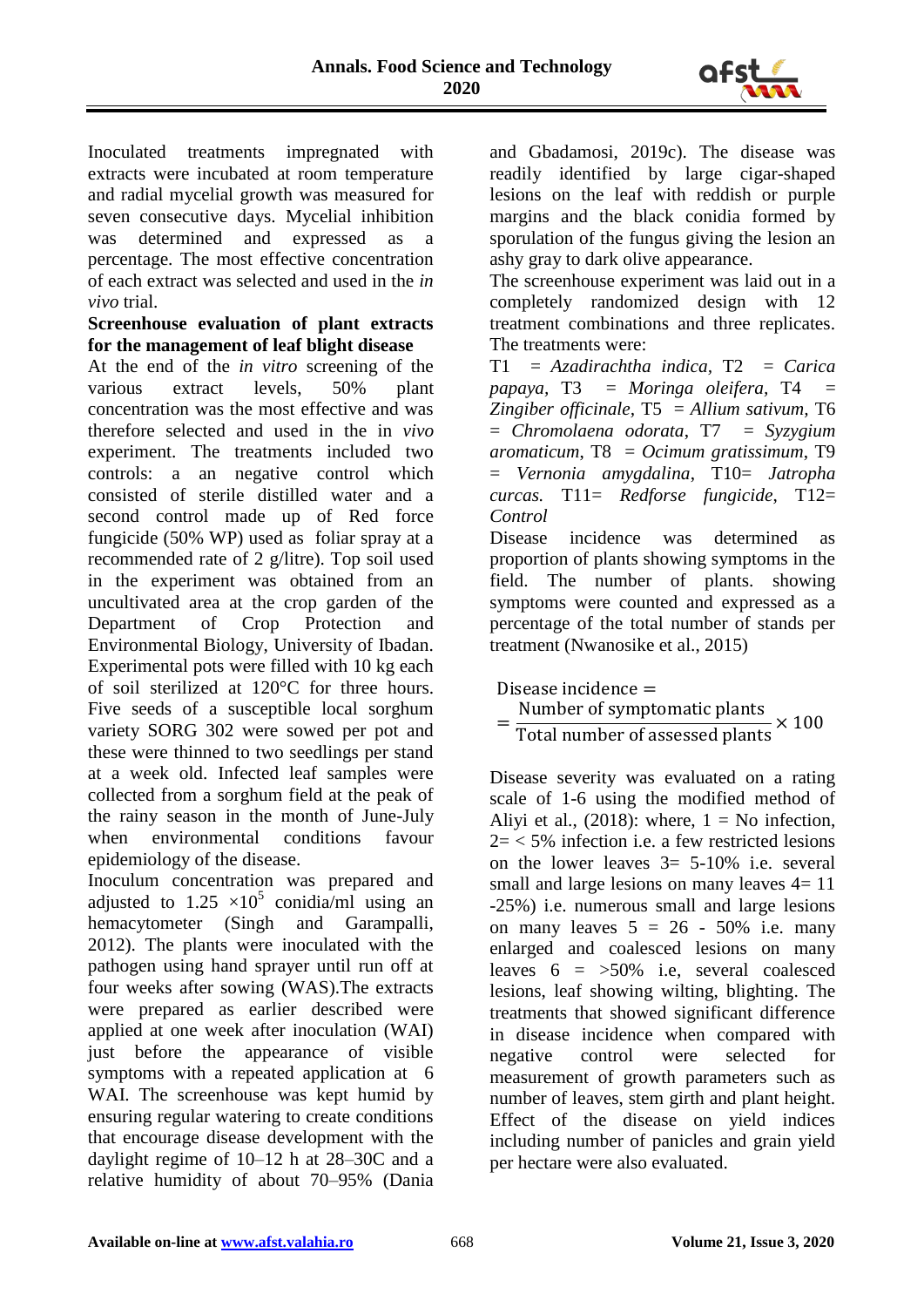

Data were taken at three main growth stages, vegetative (1-35 days), panicle initiation or reproductive stage (36-70 days) and grain filling (71-105 days).

Harvest index (HI) was determined according to Biya (2018):

HI (%)= $SY/BY \times 100$ 

where  $SY$  = seed yield and  $BY$  = above ground dry biological yield.

# **Statistical analysis**

Experiments were laid out in a completely randomized design with four replicates. Data were subjected to way analysis of variance (ANOVA) using the Generalized Linear Model of SAS (2002) ver. 9.2 and means were separated with the Duncan's Multiple Range Test (DMRT) at 5% level of probability (Gomez and Gomez, 1984).

# **RESULTS**

Results obtained from this study showed that all inoculated leaves had identical leaf blight symptoms as those observed initially on naturally infected leaves in the at 14–28 days after inoculation. Curvularia sp. was pathogenic among *Aspergillus* spp., *Rhizopus* spp., and *Penicillum* spp that were associated with sorghum leaf blight disease (Figure 1) There was no symptom in the leaves of control plants that were observed on the leaves but sprayed with distilled water. *Curvularia* produced typical blight symptoms on reinoculation (Figure 2) and were re-isolated from all the lesions. The cultures of the isolates showed identical

features as the initial isolates on PDA, which confirmed Koch's postulates.

Inhibitory effect of the plant extracts on radial mycelial growth of *Curvularia* sp. Varied between 4.89-17.21% at 5% w/v concentration (Table 2). *Jatropha curcas* was the most effective with 17.21% inhibition while *Ocimum gratisimum* was least effective (4.89%. However, there was zero inhibition in the negative control which consisted of Petri dishes that were inoculated with the pathogen alone without extracts. There was complete inhibition of the in Petri dishes that were that were impregnated with Redforce fungicide and inoculated with the pathogen. There was significant difference  $(p<0.05)$  between the treatments and the two controls. Efficacy of the botanical increased at higher concentrations of the extracts. The best extract performance was achieved at 50% w/v with inhibitory range varying from 40.11-90.61%. *Syzygium aromaticum* was the most effective in the *in vitro* trial with 90.61% reduction of radial mycelial growth of the test pathogen, while *O. gratissimum* extract was the least effective with 40.11% mycelial inhibition of the fungus. However, extracts of *M. indica* and *Allium sativum* were also very effective against the pathogen with inhibitory values of 88.21 and 80.56%, respectively. There was no mycelial reduction in the negative control, while the positive check showed a 100% mycelial inhibition.



**Figure 1.** Cultural characteristics(a) and macro conidium (b) of *Curvularia* sp.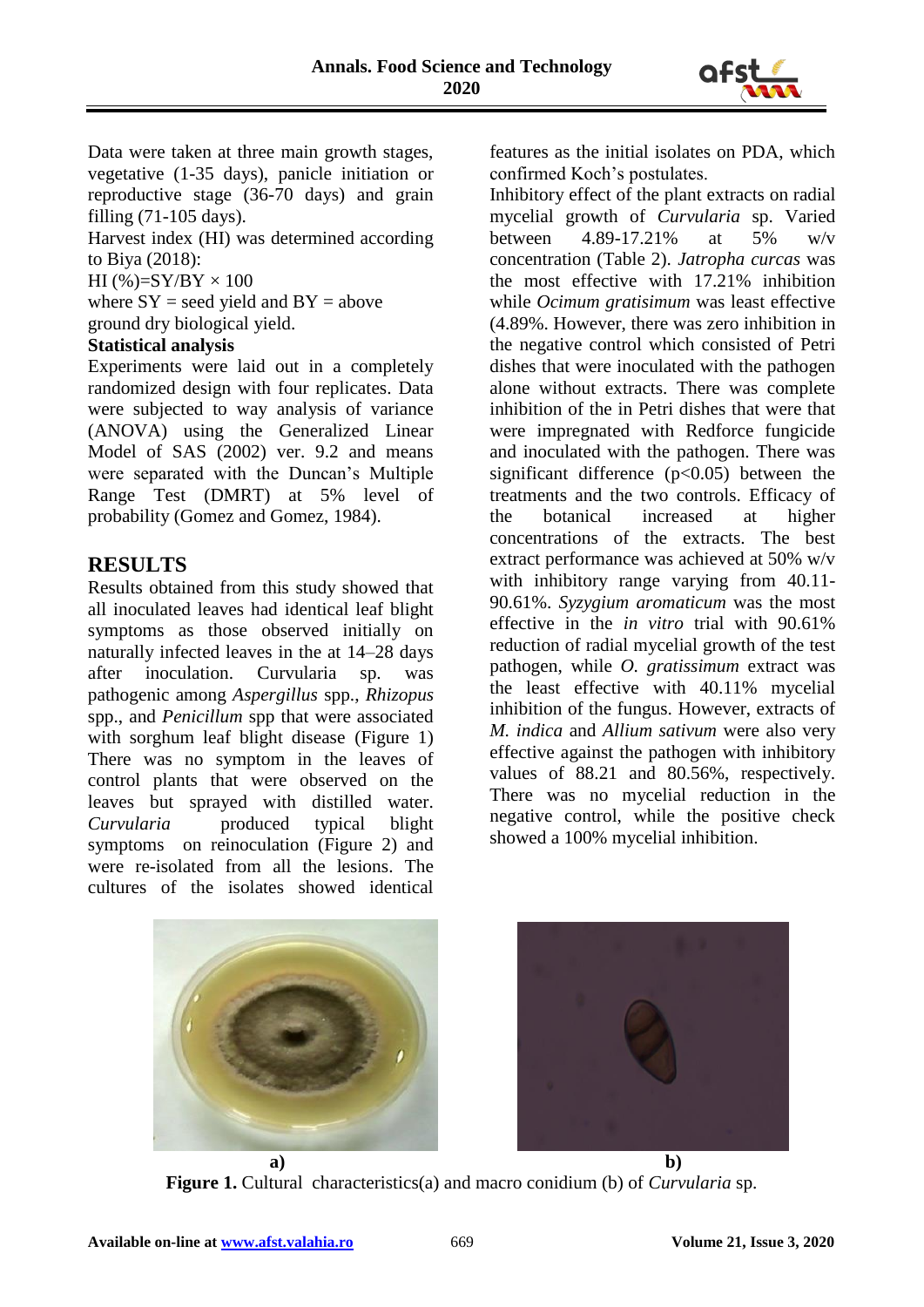



**Figure 2.** Disease severity rating among sorghum plants inoculated with *Curvularia* sp

| <b>Table 2.</b> Inhibitory effect of plant extracts on radial mycelial growth of <i>Curvularia</i> sp. |                           |                    |                   |         |         |         |  |  |
|--------------------------------------------------------------------------------------------------------|---------------------------|--------------------|-------------------|---------|---------|---------|--|--|
|                                                                                                        | Extract concentration (%) |                    |                   |         |         |         |  |  |
| Extract                                                                                                | 5                         | 10                 | 20                | 30      | 40      | 50      |  |  |
| Azadirachtha indica                                                                                    | 7.44b                     | 12.73c             | 20.01d            | 27.13d  | 37.14cd | 58.63cd |  |  |
| Carica papaya                                                                                          | 8.82b                     | 15.73bc            | 19.76d            | 25.44d  | 33.62d  | 53.31d  |  |  |
| Moringa oleifera                                                                                       | 15.23ab                   | 21.66b             | 33.54b            | 50.11bc | 77.11ab | 88.21ab |  |  |
| Zingiber officinale                                                                                    | 10.55b                    | 16.32bc            | 21.44cd           | 30.84cd | 42.34c  | 64.91c  |  |  |
| Allium sativum                                                                                         | 17.49ab                   | 22.53 <sub>b</sub> | 29.69bc           | 46.36c  | 66.41bc | 80.56b  |  |  |
| Chromolaena odorata                                                                                    | 5.11b                     | 12.12c             | 18.33fg           | 22.55g  | 29.55de | 51.41d  |  |  |
| Syzigium aromaticum                                                                                    | 15.77ab                   | 28.72ab            | 43.97ab           | 60.77ab | 81.78ab | 90.61ab |  |  |
| Ocimum gratissimum                                                                                     | 4.89b                     | 11.11c             | 24.77c            | 29.66cd | 37.31cd | 40.11e  |  |  |
| Vernonia amygdalina                                                                                    | 7.33 <sub>b</sub>         | 10.61c             | 16.42d            | 22.31de | 41.66c  | 45.71de |  |  |
| Jatropha curcas                                                                                        | 17.21ab                   | 23.74b             | 34.82b            | 55.64b  | 70.38b  | 76.37bc |  |  |
| Redforce                                                                                               | 100a                      | 100a               | 100a              | 100a    | 100a    | 100a    |  |  |
| Control                                                                                                | 0.0 <sub>b</sub>          | 0.0cd              | 0.0 <sub>de</sub> | 0.0e    | 0.0e    | 0.0ef   |  |  |
| CV(%)                                                                                                  | 7.08                      | 5.77               |                   | 11.30   | 8.60    | 3.08    |  |  |
| 4.82                                                                                                   |                           |                    |                   |         |         |         |  |  |

Means followed by same letter along a column are not significantly different using Duncan Multiple Range Test (DMRT) at  $p<0.05$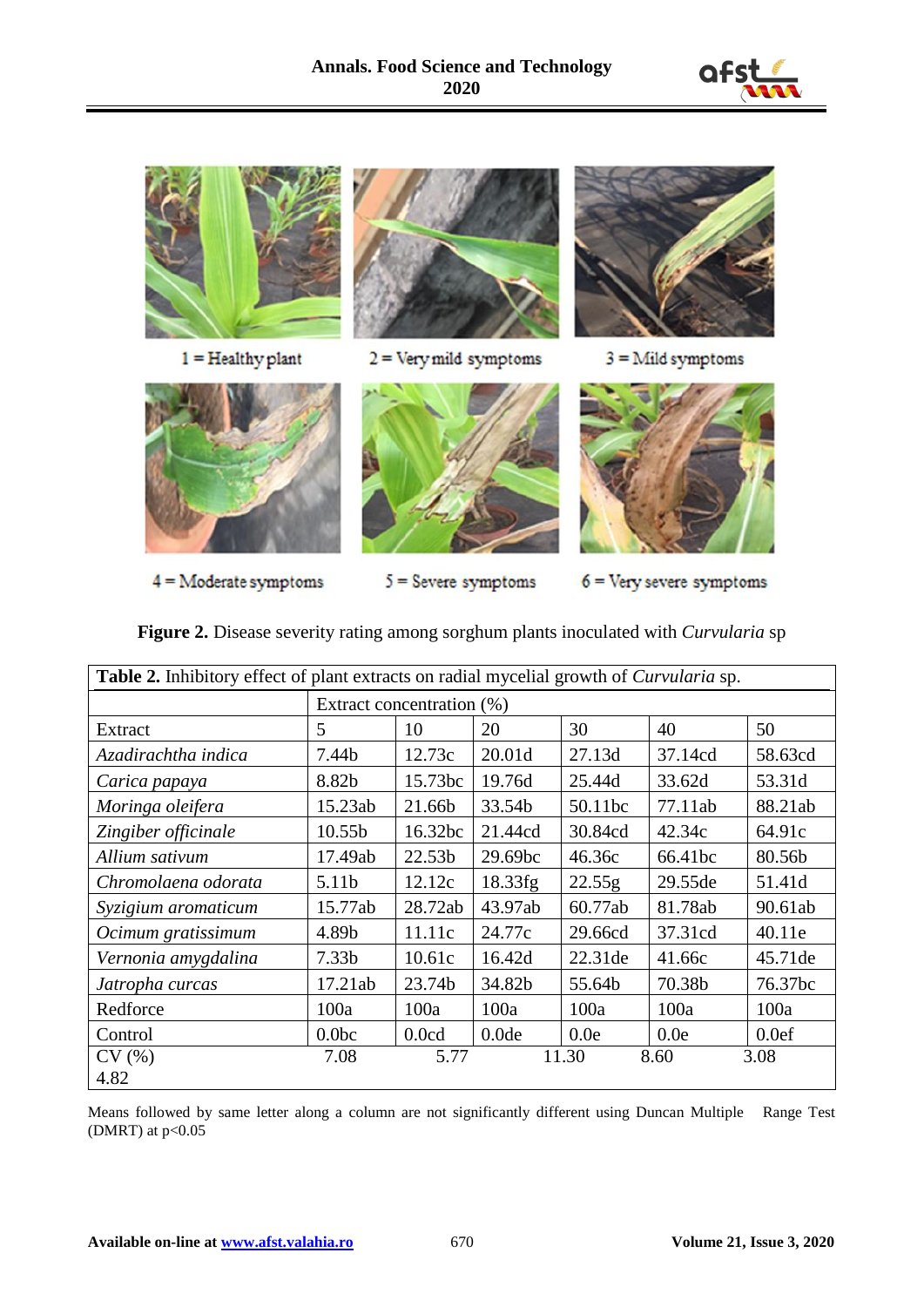

Disease incidence among treatments was significantly lower at the vegetative growth stage (Table 3) Plants that were inoculated with the pathogen and treated with *Allium sativum* and *Syzygium aromaticum* extracts were asymptomatic during the first 35 days of growth (vegetative growth). Similarly, plants that were inoculated and treated with Redforce fungicide did not exhibit leaf blight symptoms. However, control plants that were inoculated and untreated had a higher incidence of 14.41% which was significantly higher than other treatments. At panicle initiation stage, disease incidence varied between 3.58 and 38.77%. Plants that were

inoculated and treated with S. *aromaticum*  extract had the lowest incidence of 3.58% relative to the control with 36.77% incidence. Treatments with *Ocimum gratissimum* extract were least effective with 22.11% incidence. Disease incidence in control plants was significantly higher than other treatments. The trend was similar at grain filling stage with plants that were inoculated and treated with *S. aromaticum* having the lowest incidence of 10.31% relative to control (66.72%). Disease severity was also significantly higher among plants that were inoculated with *Curvularia* sp. but untreated with plant extracts.

**Table 3.** Effect of plant extracts on incidence and severity of leaf blight disease of sorghum at different growth stages

| Disease incidence   | <b>Disease severity</b> |                       |               |            |                       |                  |
|---------------------|-------------------------|-----------------------|---------------|------------|-----------------------|------------------|
| <b>Treatment</b>    | Vegetative              | Panicle<br>initiation | Grain filling | Vegetative | Panicle<br>initiation | Grain<br>filling |
| Azadirachtha indica | 6.06d                   | 13.30de               | 34.71e        | 1.72abc    | 3.09ab                | 4.32ab           |
| Carica papaya       | 8.03c                   | 15.08d                | 43.80d        | 1.03c      | 3.94a                 | 4.52ab           |
| Moringa oleifera    | 1.33e                   | 8.44 <sub>g</sub>     | 21.06g        | 1.22bc     | 1.71 <sub>b</sub>     | 1.98             |
| Zingiber officinale | 11.04b                  | 17.61c                | 31.44f        | 2.13a      | 2.33ab                | 4.92ab           |
| Allium sativum      | 0.0e                    | 11.17ef               | 14.22i        | 1.0c       | 1.82b                 | 2.04c            |
| Chromolaena odorata | 0.77e                   | 12.53 <sub>ef</sub>   | 35.88e        | 1.08c      | 2.11ab                | 4.44ab           |
| Syzygium aromaticum | 0.0e                    | 3.58h                 | 10.31j        | 1.0c       | 1.43 <sub>b</sub>     | 2.33c            |
| Ocimum gratissimum  | 10.31 <sub>b</sub>      | 22.11b                | 49.77c        | 2.32a      | 3.46ab                | 5.11ab           |
| Vernonia amygdalina | 5.03d                   | 20.31b                | 54.71b        | 2.01ab     | 3.15ab                | 5.52a            |
| Jatropha curcas     | 0.82e                   | $10.22$ fg            | 18.22h        | 1.09c      | 2.14ab                | 3.51bc           |
| Redforce            | 0.0e                    | 1.34i                 | 5.03k         | 1.0c       | 1.08b                 | 2.01c            |
| Control             | 14.41a                  | 38.77a                | 66.72a        | 2.45a      | 4.01a                 | 5.92a            |
| CV(%)               | 6.72                    | 5.03                  | 8.31          | 3.47       | 4.11                  | 3.75             |

Means followed by same letter along a column are not significantly different using Duncan Multiple Range Test (DMRT) at  $p<0.05$ .

At the vegetative stage, plant height varied between 22.77 and 36.41 cm within the first 35 days of growth (Table4) Plants that were inoculated and treated did not differ significantly (p>0.05) from uninoculated control plants The number of leaves per plant varied from 11.09-13.77 at the grain filling growth stage. Similarly, there was no significant difference in the effect of treatments on other growth parameters such as stem number of leaves and stem diameter.

The number of panicles per spikelet varied between 4.28 and 8.05. Sorghum plants that were inoculated and treated with *V. amygdalina* extract had the highest number of 8 panicles (Table 5). This was followed by *S. aromaticum* and *O. gratissimum* with 7.28 and 7.98 panicles respectively. There was no significant difference (p>0.05) in the effect of treatments on panicle length and grain weight. Grain yield per hectare varied between  $2277.05 - 3576$ . 7kg/ha<sup>-1</sup>. Sorghum plants that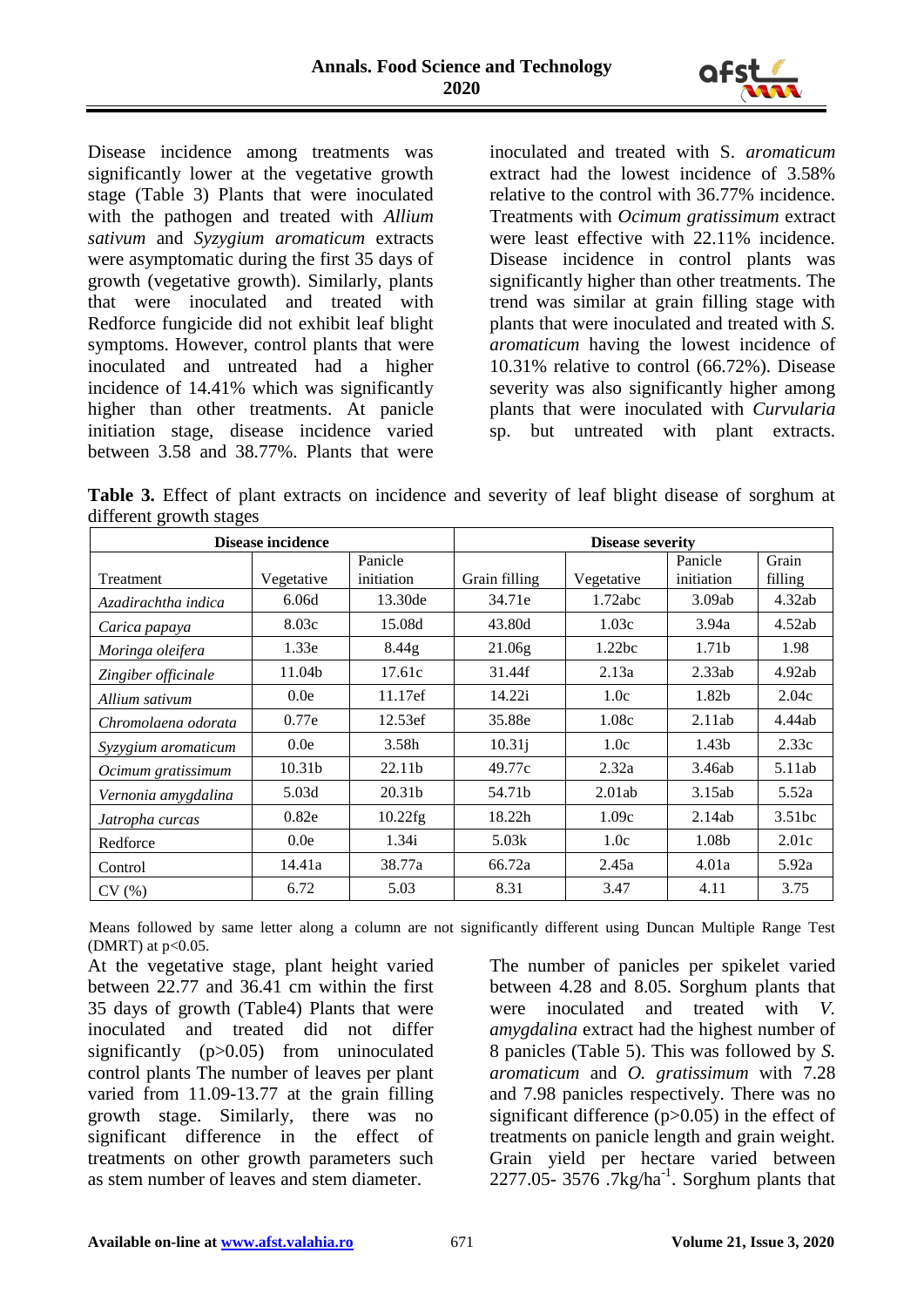

were inoculated with the pathogen and treated with *S. aromaticum* extract produced the highest yield of  $3576$ . 7kg/ha<sup>-1</sup> relative to the control which had 2277.04 kg/ha-1. Grain yield per hectare and harvest index was significantly (p>0.05) higher in plants that were inoculated and treated than the untreated control.

|                 | Plant height (cm) |            |          | <b>Number of leaves</b> |            |          |        | Stem girth (cm) |         |
|-----------------|-------------------|------------|----------|-------------------------|------------|----------|--------|-----------------|---------|
|                 | Vege-             | Panicle    | Grain    | Vege-                   | Panicle    | Grain    | Vege-  | Panicle         | Grain   |
| Treatment       | tative            | initiation | filling  | tative                  | initiation | filling  | tative | initiation      | filling |
| Azadirachtha    |                   |            |          |                         |            |          |        |                 |         |
| indica          | 31.41abcd         | 80.81cd    | 172.31de | 6.31a                   | 10.67a     | 12.82abc | 0.33a  | 0.44a           | 0.65a   |
| Carica papaya   | 26.91cd           | 77.24de    | 168.99e  | 5.84a                   | 9.22a      | 11.46bc  | 0.41a  | 0.55a           | 0.71a   |
| Moringa         |                   |            |          |                         |            |          |        |                 |         |
| oleifera        | 35.80ab           | 70.65f     | 181.11ab | 8.51a                   | 9.22a      | 11.09c   | 0.21a  | 0.38a           | 0.59a   |
| <b>Zingiber</b> |                   |            |          |                         |            |          |        |                 |         |
| officinale      | 31.85abcd         | 83.21c     | 161.52f  | 6.34a                   | 11.41a     | 13.42abc | 0.27a  | 0.43a           | 0.63a   |
| Allium sativum  | 36.41a            | 92.35a     | 178.44bc | 7.52a                   | 11.33a     | 14.01a   | 0.31a  | 0.38a           | 0.52a   |
| Chromolaena     |                   |            |          |                         |            |          |        |                 |         |
| odorata         | 27.79abcd         | 82.51c     | 164.28f  | 8.11a                   | 9.70a      | 13.77ab  | 0.25a  | 0.42a           | 0.74a   |
| Syzygium        |                   |            |          |                         |            |          |        |                 |         |
| aromaticum      | 30.11abcd         | 88.11b     | 184.55a  | 6.41a                   | 8.81a      | 12.65abc | 0.37a  | 0.42a           | 0.60a   |
| Ocimum          |                   |            |          |                         |            |          |        |                 |         |
| gratissimum     | 25.62d            | 79.71cd    | 161.33f  | 7.21a                   | 10.08a     | 12.33abc | 0.30a  | 0.39a           | 0.53a   |
| Vernonia        |                   |            |          |                         |            |          |        |                 |         |
| amygdalina      | 35.50ab           | 82.17c     | 170.90e  | 8.02a                   | 10.71a     | 13.22abc | 0.28a  | 0.51a           | 0.55a   |
| Jatropha        |                   |            |          |                         |            |          |        |                 |         |
| curcas          | 29.94abcd         | 75.52e     | 175.91cd | 7.24a                   | 11.44a     | 13.71ab  | 0.25a  | 0.55a           | 0.61a   |
| Redforce        | 34.09ab           | 90.23a     | 177.20bc | 8.22a                   | 11.78a     | 13.05abc | 0.49a  | 0.43a           | 0.74a   |
| Control         | 28.41abcd         | 80.36cd    | 171.24e  | 7.28a                   | 11.33a     | 12.81abc | 0.29a  | 0.44a           | 0.65a   |
| $CV(\% )$       | 5.80              | 4.45       | 6.01     | 4.82                    | 3.77       | 6.02     | 4.01   | 4.20            | 3.32    |

|  |  | Table 4. Effect of treatments on growth of sorghum inoculated with Curvularia sp. |  |  |  |  |  |  |
|--|--|-----------------------------------------------------------------------------------|--|--|--|--|--|--|
|--|--|-----------------------------------------------------------------------------------|--|--|--|--|--|--|

Multiple Range Test (DMRT) at p<0.05

**Table 5.** Effect of treatments on yield sorghum inoculated with *Curvularia* sp.

| Treatment           | Panicle<br>Number | Panicle<br>length(cm) | Grain<br>weight $(g)$ | Grain<br>yield $t/ha^{-1}$ | Harvest<br>index $(\%)$ |
|---------------------|-------------------|-----------------------|-----------------------|----------------------------|-------------------------|
| Azadirachtha indica | 5.28bcd           | 24.51 <sub>g</sub>    | 21.88e                | 2345.51ef                  | 22.40f                  |
| Carica papaya       | 7.40a             | 31.77c                | 23.67de               | 2876.77cd                  | 26.53de                 |
| Moringa oleifera    | 4.77cd            | 27.40ef               | 30.43a                | 3001.80bc                  | 30.31bc                 |
| Zingiber officinale | 8.05a             | 36.13 <sub>b</sub>    | 26.44bc               | 2564.31de                  | 24.82def                |
| Allium sativum      | 5.33bcd           | 30.80cd               | 30.05a                | 3272.40b                   | 33.22b                  |
| Chromolaena odorata | 5.01cd            | 40.66a                | 27.33 <sub>b</sub>    | 1873.22gh                  | 21.72f                  |
| Syzygium aromaticum | 4.28d             | $25.41$ fg            | 24.21cd               | 3576.79a                   | 39.70a                  |
| Ocimum gratissimum  | 7.04ab            | 38.90a                | 30.91a                | 2539.01de                  | 26.11de                 |
| Vernonia amygdalina | 8.40a             | 28.41de               | 25.64cd               | 2052.11fg                  | 27.88cd                 |
| Jatropha curcas     | 6.61abc           | 32.44b                | 24.32cd               | 3172.44bc                  | 23.66f                  |
| Redforce            | 6.90ab            | 35.68b                | 33.02a                | 3360.72ab                  | 34.21b                  |
| Control             | 7.01ab            | 32.60b                | 16.69f                | 1671.04h                   | 30.44bc                 |
| CV(%)               | 4.71              | 6.88                  | 5.94                  | 11.32                      | 7.08                    |

Means followed by same letter along a column are not significantly different using Duncan Multiple Range Test (DMRT) at  $p<0.05$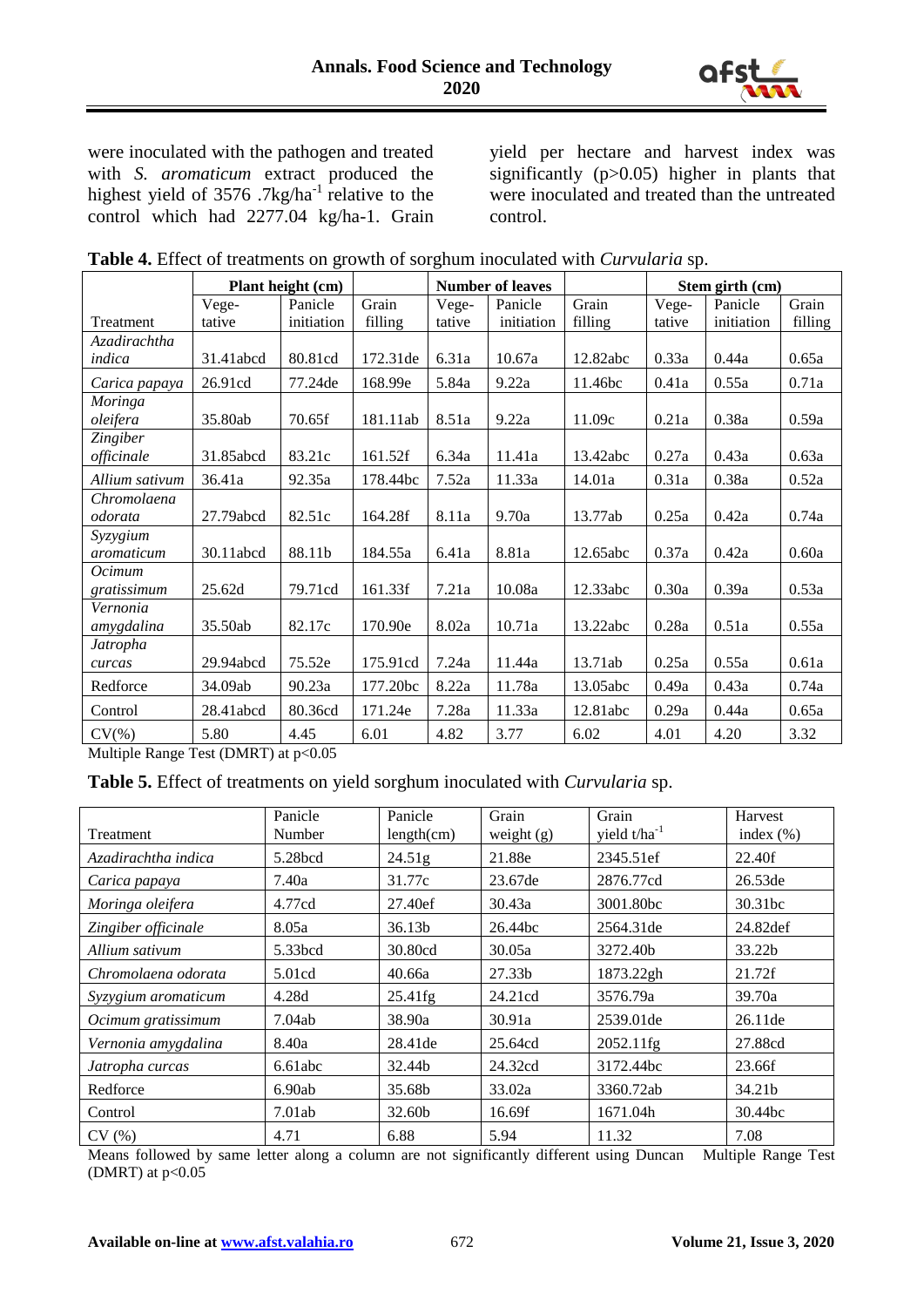

## **DISCUSSION**

Leaf blight disease of sorghum constitutes significant threat to production wherever the crop is grown worldwide. However, it is most destructive in the tropics and sub-tropics where the prevailing warm and humid environmental conditions encourage epidemiology of the disease. The use of synthetic fungicides remains the most effective method of mitigating the effect of the disease on crop yield since most of the cultural practices have not provided adequate control. The mycelial growth of *Curvularia* sp. on PDA occurred over the temperature range of 28-30°C with an optimal temperature of 28°C, forming colonies that were grey on PDA and dark underneath. They were blunt, branched, hyaline and septate. These results agree with the findings of Dai et al. (2019) that reported matured conidia of *Curvularia* to be slightly curved, blunt round on the two sides of the cell, pale brown to brown and non-transparent with 3–4 septations. *Curvularia* sp. was pathogenic among *Aspergillus* spp., *Rhizopus* spp., and *Penicillum*  spp. that were associated with sorghum leaf blight disease. Pathogenicity of isolates showed identical blight symptoms on sorghum plants that were inoculated with *Curvularia* sp. as those observed initially on naturally infected leaves at 14-28 days after inoculation, while plants that were sprayed with sterile distilled water were asymptomatic. The re-isolation of fungi from all the lesions and subsequent culturing on PDA showed similar features as the initial isolates thus confirming Kock's postulates. These results are consistent with previous findings of Dai et al. (2019) that reported *Curvularia coicis* as the causative agent of leaf blight disease of pearl barley based on morphological characteristics and sequencing of the ribosomal DNA internal transcribed spacer (rDNA-ITS). Similarly, the severity of *Curvularia* stem blight disease had been reported in cassava fields (Msikita et al., (2007). However, pathogenicity of *Curvularia*  isolates in this study disagrees with earlier reports of Beshir et al. (2015) and Singh et al. (2019) that reported *Exserohilum turcicum* as the causal organism of sorghum leaf blight disease. Also *Curvularia lunata* had been reported as seed-borne pathogen of sorghum (Grish et al., 2011; Deanna et al., 2013). The disparity may be attributed to anthropogenic activities such as indiscriminate use of synthetic fungicides and the effect of climate change that have facilitated the emergence of resistant and more virulent races of pathogens.

All the plant extracts that were evaluated in the *in vitro* bioassay significantly (p<0.05) reduced the radial mycelial growth of the pathogen and efficacy increased with concentration. Plant extracts have been used in the management of leaf spot disease and the prevention of its transmission from naturally infected seeds to sorghum plant organs and grains in the field (Bonzi et al., 2012), root rot disease of cowpea and okra (Darwa et al., 2010), *Phytophthora nicotiana* causing leaf blight disease of tobacco (Bowers and Locke, 2004) and tuber rot disease of sweet potato (Dania and Thomas, 2019a). The use of botanicals in disease control has been reported to confer resistance on plants (Guleira and Kumar, 2006; Latha et al., 2009) and the reduction in fungal sporulation in the laboratory as well as in field conditions (Deepak et al., 2005).

The incidence and severity of leaf blight disease were significantly lower in sorghum plants that were inoculated with the pathogen and treated than the untreated controls. At maturity stage, disease incidence was lowest in plants that were inoculated and treated with *S. aromatic* and *A. sativum* extracts with incidences of 10.31 and 14.22% respectively. Hamini-Kadar et al. (2014) had reported the antifungal activity of the essential oil of clove (*S. aromaticum*) in the management of phytopathogenic fungi of tomato. In a related development, Suleiman et al. (2019) reported the efficacy of ethanol extract of *S. aromaticum* as biocontrol agent in the *in vitro* control of postharvest pathogens of tomato and potato. Disegha et al. (2015) reported the effectiveness of aqueous and ethanolic extracts of *A. sativum* in the control of *Aspergillus* and *Penicillium* species.

Sorghum plants that were inoculated with the test pathogen and untreated had the lowest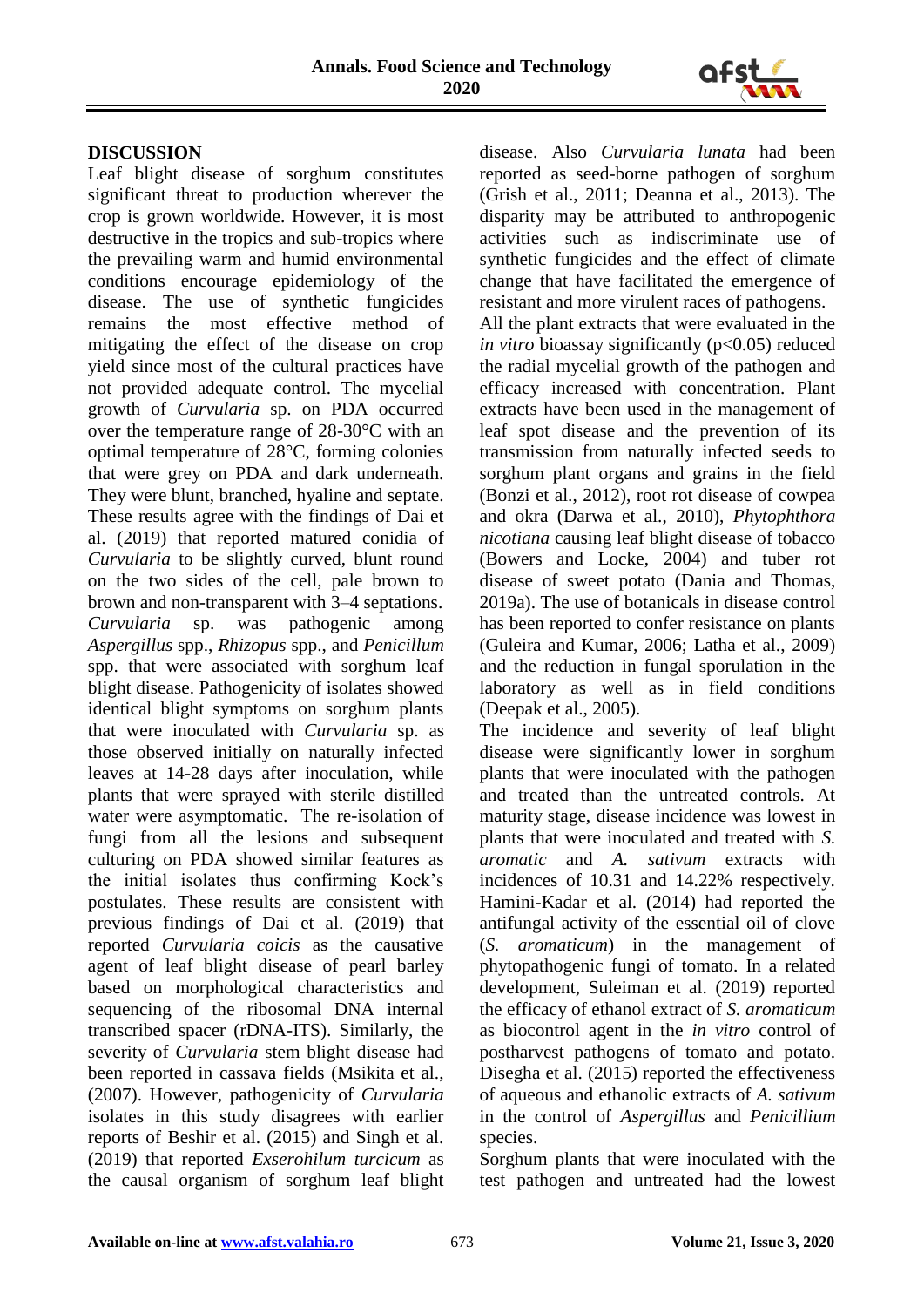

yield of  $2277.04$  kg/ha<sup>-1</sup>, which was significantly lower than those that were inoculated and treated. Leaf blight is a foliar disease that is characterized by extensive necrotic lesions on affected leaves and this limits the leaf surface area for photosynthesis and overall yield of diseased plants. Therefore, the low yield in the control plants may be attributed to the effect of the blight disease on the leaves which reduced its chlorophyll content. Sorghum plants that were inoculated with the pathogen and treated with *S. aromaticum* extract produced the highest yield of  $3576.7 \text{kg/ha}^{-1}$ . These results are consistent with the previous findings of Latha et al. (2009) that reported the application of *S. aromaticum* as foliar spray increased systemic resistance to the early blight pathogen, *Alternaria solani* and ultimate yield in tomato.

# **CONCLUSION**

*Curvularia* sp., is often a seed-borne pathogen of sorghum and infection is initiated on the grains in the field and there is the likelihood of seed-to-plant transmission. Therefore, planting of healthy seeds from reputable agricultural research institutes will be very useful in reducing the incidence of leaf blight disease. This study has shown that the application of plant extracts as foliar spray significantly reduced the incidence and severity of sorghum leaf blight disease and their effectiveness compared favourably with the synthethic Redforce fungicide. Therefore, these botanicals are promising candidates in the formulation of an integrated approach for the management of the disease.

#### **REFERENCES**

- [1] Aliyi, T., Chala, A. and Bacha, N. Survey of *Turcicum* leaf blight (*Exserohilum turcicum*) on maize (*Zea mays*) in major highland and mid altitudes of maize growing agro-ecologies of Western part of Oromia, Ethiopia. African Journal of Plant Science, 2018. **12**(10):264-276.
- [2] Al-Sadi, A.M., and Deadman, M.L. Influence of seed-borne *Cochliobolus sativus* (anamorph *Bipolaris sorokiniana*) on crown rot and root rot of barley and wheat. Journal of Phytopathology, 2010. **158**(10): 683–690.
- [3] Barnett HL, Hunter BB. Illustrated genera of imperfect fungi. 4th ed. St. Paul, MN: APS Press. 1998. 218pp.
- [4] Beshir1, M.M., Ahmed, N.E., Ali, AM., Babiker, I.H., Rubaihayo, P. and Okori, P. Prevalence and severity of sorghum leaf blight in the sorghum growing areas of Central Sudan. Wudpecker Journal of Agricultural Research, 2015. **4**(4):054 - 060
- [5] Biya, M. Determination of Nitrogen and Phosphorous Fertilizer Requirement for Sorghum (*Sorghum bicolor* (L.) Production in Kersa- Jimma Zone of Ethiopia, East Africa. Journal of Biology, Agriculture and Healthcare, 2018. **8**(7): 14-22.
- [6] Bowers, J. H., and Locke, J. C. Effect of formulated plant extracts and oils on population density of *Phytophthora nicotianae* in soil and control of *Phytophthora* Blight in the Greenhouse. Plant Disease, 2004, **88**(1), 11–16.
- [7] Dania, V. O. and Thomas, A. S. Bioactivity and Phytochemical Composition of *Moringa oleifera* in the management of fugal rot disease of orange-flesh sweet potato. Nigerian Journal of Mycology, 2019a, **11**:26-45
- [8] Dania, V. O. and Omidiora, J. A. Combination of biological control agents and garlic (*Allium sativum*) extract in reducing damping-off disease of tomato. Bangladesh Journal of Agricultural Research. 2019b. **44**.3:553-567.
- [9] Dania, V. O. and Gbadamosi, L. O. Efficacy of combined application of *Trichoderma asperellum* NG T158, *Aloe vera* leaf extract and poultry manure<br>for the management of *Colletotrichum* for the management of *Colletotrichum lindemuthianum* causing anthracnose disease on cowpea, Archives of Phytopathology and Plant Protection 2019c. **52**:1-2:90-107
- [10] Dai, Yu-Li, Lin Gan, Fu-Ru Chen & Xiu-Juan Yang. Leaf blight causedby *Curvulariacoicis* on Chinese pearl barley (*Coixchinensis*) in Fujian Province, China, Canadian Journal of Plant Pathology, 2019. **41**(1): 1-7.
- [11] Dawar, S., Khaliq, S. and Tariq, M. Comparative effect of plant extract of *Datua alba* Nees and *Cynodon dactylon* (L). Pers., alone or in combination with microbial antagonists for control of root rot disease of cow pea and okra. Pakistan Journal of Botany, 2010. **42**(2):1273–1279.
- [12] Deanna L., Funnell-Harris, L. K. and Pedersen, J.F. Isolation and characterization of the grain mold fungi *Cochliobolus* and *Alternaria* spp. from sorghum using semiselective media and DNA sequence analyses. Canadian Journal of Microbiology, 2013. **59**:87-96
- [13] Deepak, S.A., Oros, G., Sathyanarayana, S.G., Shetty, N.P., Shetty, H.S. Shashikanth, S. 2005. Antisporulant activity of leaf extracts of Indian plants against *Sclerospora graminicola* causing downy mildew disease of pearl millet. Archives of Phytopathology and Plant Protection, 2005. **38**(1):31–39.